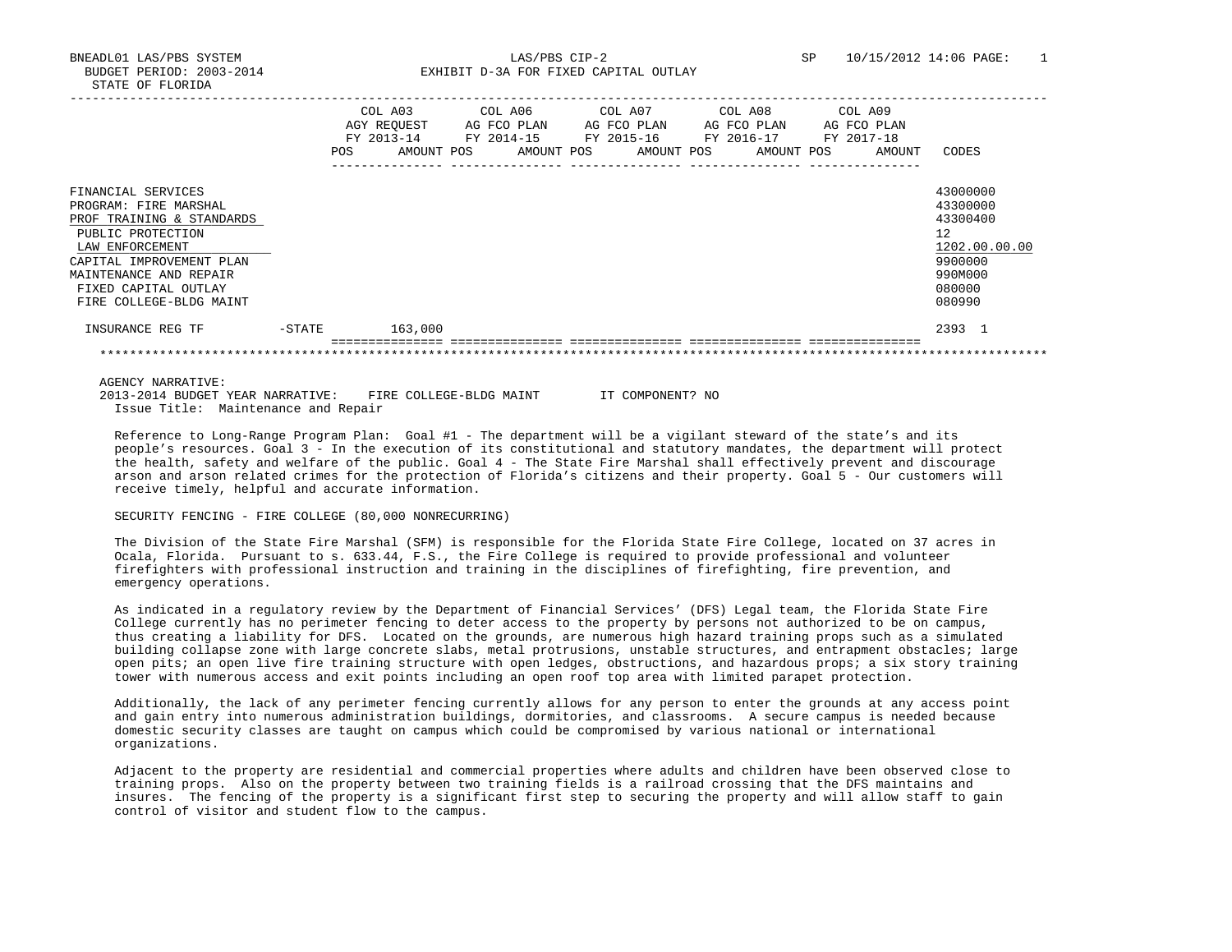BNEADL01 LAS/PBS SYSTEM LAS/PBS CIP-2 SP 10/15/2012 14:06 PAGE: 2 BUDGET PERIOD: 2003-2014 **EXHIBIT D-3A FOR FIXED CAPITAL OUTLAY** 

|                                                                                                                                                                        | <b>POS</b> | COL A03<br>AGY REOUEST<br>FY 2013-14<br>AMOUNT POS | COL A06<br>AG FCO PLAN<br>FY 2014-15<br>AMOUNT POS | COL A07<br>AG FCO PLAN<br>FY 2015-16<br>AMOUNT POS | COL A08<br>AG FCO PLAN<br>FY 2016-17<br>AMOUNT POS | COL A09<br>AG FCO PLAN<br>FY 2017-18<br>AMOUNT | CODES                                                                         |
|------------------------------------------------------------------------------------------------------------------------------------------------------------------------|------------|----------------------------------------------------|----------------------------------------------------|----------------------------------------------------|----------------------------------------------------|------------------------------------------------|-------------------------------------------------------------------------------|
| FINANCIAL SERVICES<br>PROGRAM: FIRE MARSHAL<br>PROF TRAINING & STANDARDS<br>PUBLIC PROTECTION<br>LAW ENFORCEMENT<br>CAPITAL IMPROVEMENT PLAN<br>MAINTENANCE AND REPAIR |            |                                                    |                                                    |                                                    |                                                    |                                                | 43000000<br>43300000<br>43300400<br>12<br>1202.00.00.00<br>9900000<br>990M000 |

 The department requests \$80,000 in nonrecurring Fixed Capital Outlay funds for the installation of minimum eight foot fencing with appropriate gates that encompass the facility. Project scope includes all materials and labor to install approximately 5,000 linear feet of chain link fencing, gates, and any associated hardware; including the required land clearing, and rubbish removal. Design, construction, and installation will be consistent with industry standards for this occupancy type. Special consideration will be given the highest hazard areas where training props are concentrated.

## ROOF REPLACEMENT - FIRE COLLEGE (23,000 NONRECURRING)

 The Fire College, located on 37 acres, includes numerous buildings which total over 65,000 square feet with a value of over \$6,000,000. These buildings and all other items of value on the property are protected by a private fire protection system. There is no municipal water supply to the property. The only water source is a private well system. The private well system combined with a static pond serves as the water source for the private fire protection system.

 This system includes a hydrant system distributed over the 37 acre area, that provides water for the fire sprinkler system in office buildings, classroom buildings, the dormitory, kitchen, and multi-functional areas. These fire protection systems are supported by one primary fire pump and associated generator located in a detached building called the Fire Protection System Pump and Electrical Generator Building (pump house).

 The pump house roof is in need of complete replacement. The surface membrane, aggregate, structural steel decking, wall scuppers, and insulation require complete replacement. The structural steel roof framing is also deeply corroded in various areas. There is significant degradation due to heavy corrosion of some steel support beams.

 This issue requests \$23,000 in non-recurring Fixed Capital Outlay for two roof repairs: \$12,000 for the complete replacement of the roofing system of the pump house. Funds will be utilized for all services associated with this project, including, but not limited to design, engineering requirements, demolition, materials, and installation of a new roofing system; and \$11,000 for roof leaks that are currently occurring in two buildings at the Fire College. Quotes for repairs have been obtained for Building A and the Administrative Building.

## FIXED CAPITAL OUTLAY FOR REPAIRS AND MAINTENANCE - FIRE COLLEGE (60,000)

 The Division of the State Fire Marshal (SFM) is responsible for the Florida State Fire College, located on 37 acres in Ocala, Florida. Pursuant to s. 633.44, F.S., the Fire College is required to provide professional and volunteer firefighters with professional instruction and training in the disciplines of firefighting, fire prevention, and emergency operations.

 The division is requesting \$60,000 in Fixed Capital Outlay funding for the repair of buildings and infrastructure at the Fire College. The Department of Financial Services owns the property and all associated buildings and is responsible for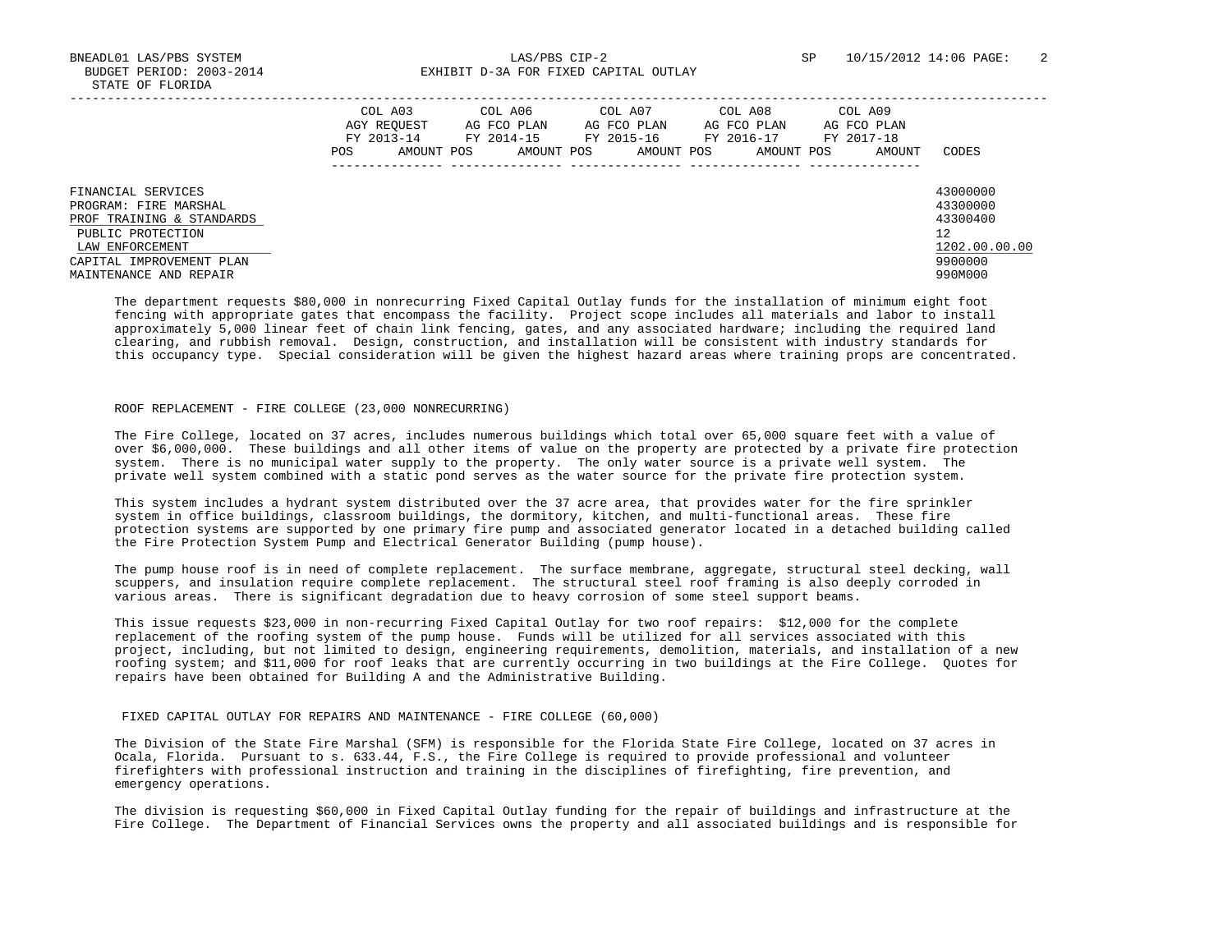BNEADL01 LAS/PBS SYSTEM LAS/PBS CIP-2 SP 10/15/2012 14:06 PAGE: 3 BUDGET PERIOD: 2003-2014 **EXHIBIT D-3A FOR FIXED CAPITAL OUTLAY** 

|                                                                                                                                                                        | COL A03<br>AGY REQUEST<br>FY 2013-14<br>POS. | AMOUNT POS | COL A06<br>AG FCO PLAN<br>FY 2014-15<br>AMOUNT POS | COL A07<br>AG FCO PLAN<br>FY 2015-16<br>AMOUNT POS | COL A08<br>AG FCO PLAN<br>FY 2016-17<br>AMOUNT POS | COL A09<br>AG FCO PLAN<br>FY 2017-18<br>AMOUNT | CODES                                                                         |
|------------------------------------------------------------------------------------------------------------------------------------------------------------------------|----------------------------------------------|------------|----------------------------------------------------|----------------------------------------------------|----------------------------------------------------|------------------------------------------------|-------------------------------------------------------------------------------|
| FINANCIAL SERVICES<br>PROGRAM: FIRE MARSHAL<br>PROF TRAINING & STANDARDS<br>PUBLIC PROTECTION<br>LAW ENFORCEMENT<br>CAPITAL IMPROVEMENT PLAN<br>MAINTENANCE AND REPAIR |                                              |            |                                                    |                                                    |                                                    |                                                | 43000000<br>43300000<br>43300400<br>12<br>1202.00.00.00<br>9900000<br>990M000 |

 maintaining the property. There are 11 main buildings on the campus that were constructed in 1988. These buildings total over 65,000 square feet and include office space, classrooms, dormitories, a cafeteria, maintenance facilities, and an auditorium with a combined value of \$6 million.

 Most infrastructure elements of this facility have exceeded their life cycle causing frequent repair. The buildings are old and in need of repair to include replacement of water heaters, plumbing fixtures, overhead garage doors for the apparatus bay, painting classrooms, replacing the dishwasher in the cafeteria, replacement of tables and chairs in classrooms, carpeting media consoles, as well as exterior improvements, to name a few. The division is requesting an annual funding allocation to address infrastructure and system deficiencies as they arise. Not funding this request will lead to higher future expenditures if these issues are left unattended.

\*\*\*\*\*\*\*\*\*\*\*\*\*\*\*\*\*\*\*\*\*\*\*\*\*\*\*\*\*\*\*\*\*\*\*\*\*\*\*\*\*\*\*\*\*\*\*\*\*\*\*\*\*\*\*\*\*\*\*\*\*\*\*\*\*\*\*\*\*\*\*\*\*\*\*\*\*\*\*\*\*\*\*\*\*\*\*\*\*\*\*\*\*\*\*\*\*\*\*\*\*\*\*\*\*\*\*\*\*\*\*\*\*\*\*\*\*\*\*\*\*\*\*\*\*\*\*